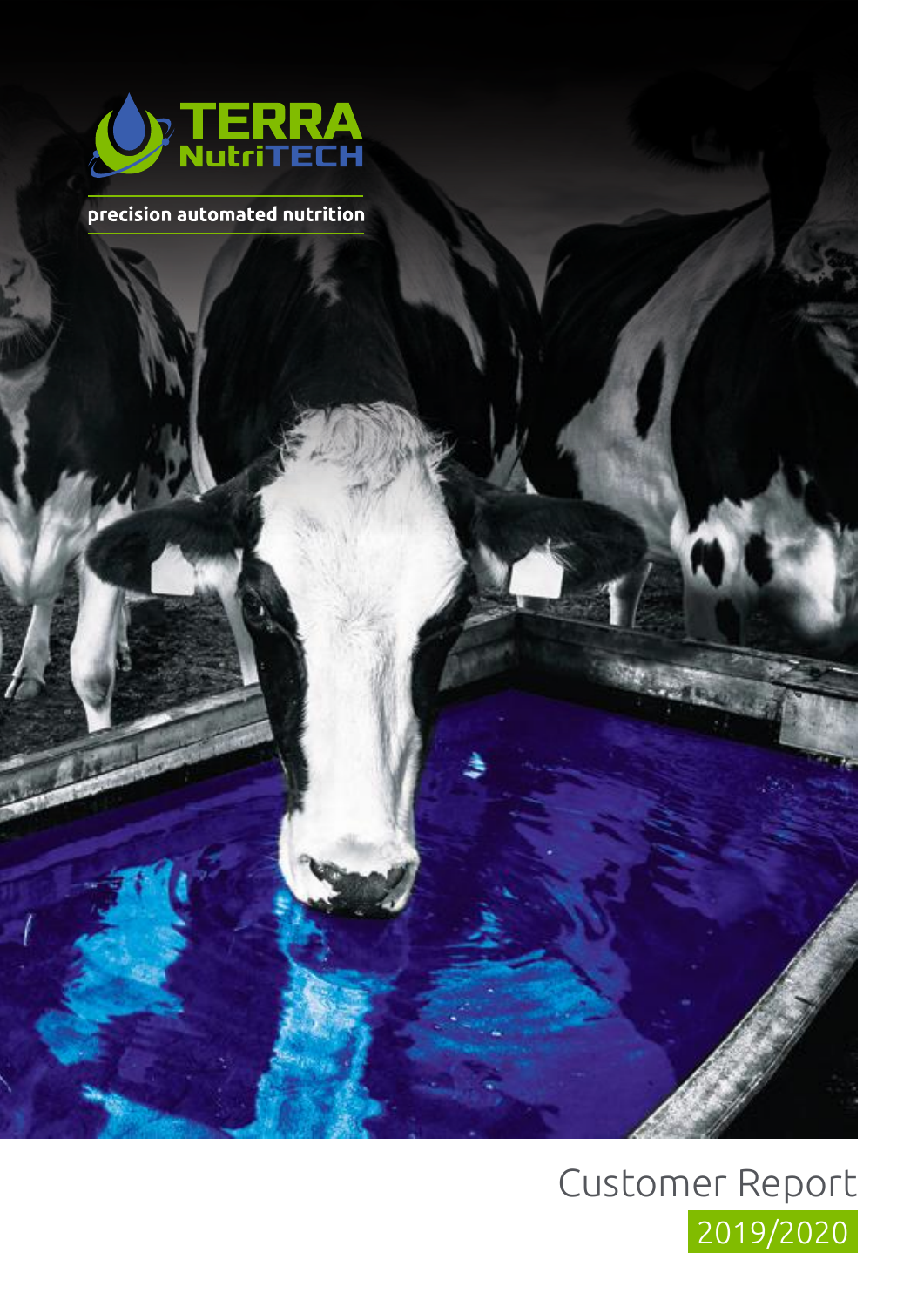#### **Contents**

| Welcome from CFO                   |    |
|------------------------------------|----|
| Key Highlights                     |    |
| A Selection of Farmer Comments     | 6  |
| <b>Survey Results</b>              | 9  |
| <b>Farmer Focus Group Comments</b> | 18 |
| Case Study                         | 20 |
| About Terra NutriTECH              | 22 |

#### Research Methodology

*ifac* Food & AgriBusiness was commissioned by Terra NutriTECH to conduct independent research with Terra NutriTECH customers. *ifac* carried out an online survey using a leading survey platform independent of the Terra NutriTECH team. The survey comprises of 126 respondents.

*ifac* is forty-four years in business, it is a co-operative owned professional services firm focussed on the farming, food and agribusiness sector.

*ifac* operates from more than thirty locations across Ireland, with more than 400 people serving 19,000 clients. It is Ireland's 9th largest Practice by turnover and largest by client number.

Of those surveyed 95% had dairy operations.

Over 58% of those surveyed are in the 25-44-year-old bracket with a further 31% in the 45–54 category.





Location of respondents:

| 52% Leinster              |
|---------------------------|
| 45% Munster               |
| <b>3%</b> Connacht/Ulster |

2 | Terra NutriTech Customer Report 2019/2020 | 3 | Terra NutriTech Customer Report 2019/2020 | 3 | 3 | 3 | 3 |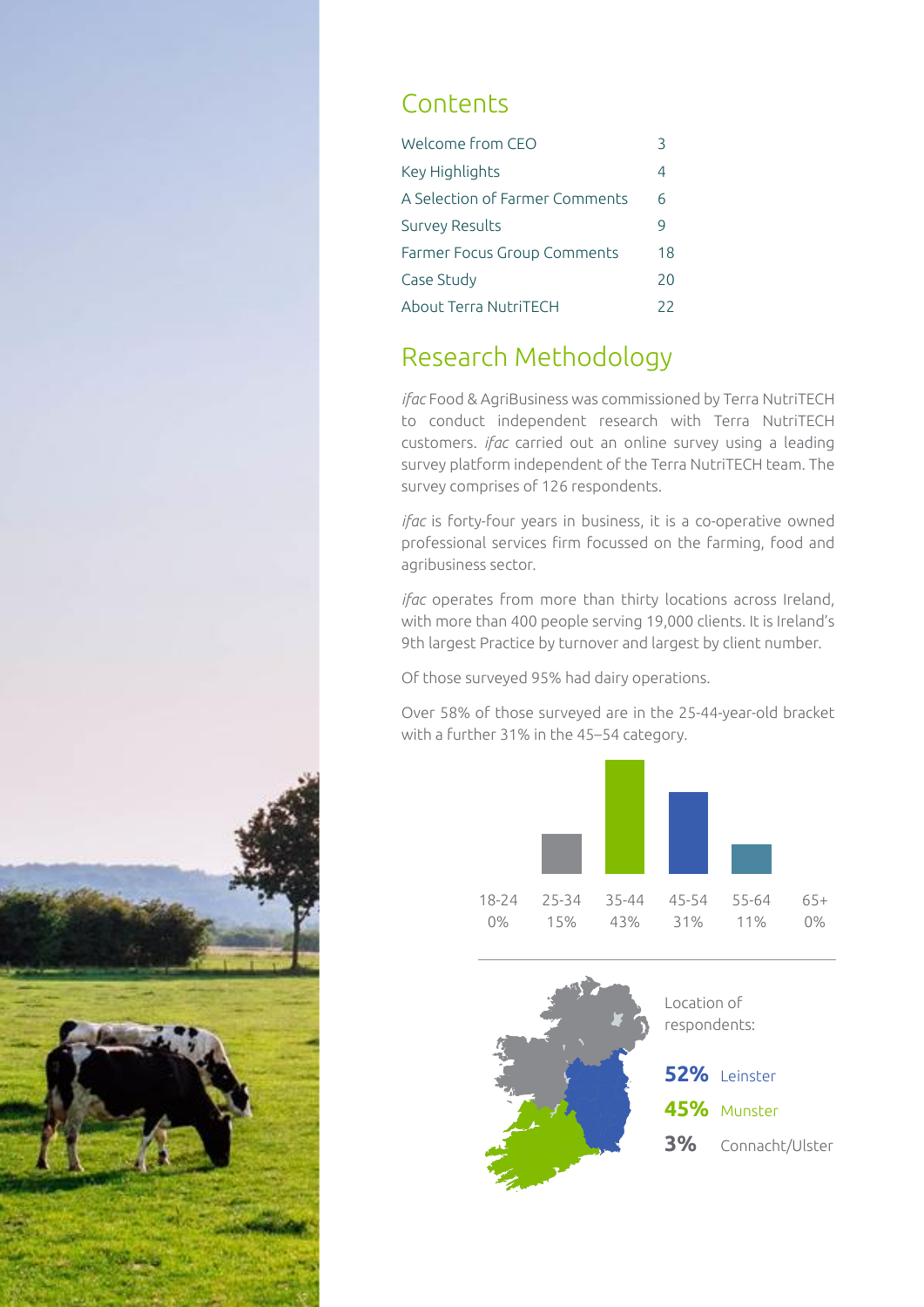



## Welcome from CEO

Welcome to Terra NutriTECH's Customer Report 2019-2020. We are fortunate to work with progressive commercially aware farmers who were generous with their time in helping *ifac* compile this report and Terra NutriTECH are grateful.

Farmers sit at the centre of everything we do. That is why we commissioned *ifac* to conduct an independent assessment of how Terra NutriTECH is serving their needs.

Overall our customers are extremely pleased with the results from our system, both in the health of their stock and in return on investment. More than 7 out of 10 have seen a marked difference in herd health. We believe this is a result of our precision delivery system and our ability to custom make mineral mixes for any farm. This is reinforced by the fact that over 90% of farmers surveyed deem individualisation of minerals as being very important to them.

All respondents have reduced concentrate usage in their herd, helping with the most profitable metric on most dairy farms, grass utilisation. This is one of the reasons why our clients see our system as value for money.

While many view our system as a way to help reduce concentrates use, the overwhelming sentiment among our customers is how much our system has helped them throughout calving. With 87% saying labour has been reduced, critical during the busy February and March months, a further 4 out of 5 have experienced significant reduction in calving issues.

I would also like to express my thanks and pride in the Terra NutriTECH team, who have been singled out by our clients as always being there to help, with 100% of customers surveyed happy with our service levels.

This survey may help explain why more than 8/10 customers view the Terra NutriTECH system as value for money.

Our company was founded to help farmers deliver minerals automatically and accurately to help improve their stocks health. This technology has been further refined to allow real-time monitoring of the system from a phone app to give further control to the farmer. Our technology

> The last 12 months have been very exciting for our business winning multiple awards and being showcased globally as having world leading technology. With this in mind, and after strong interest in our system we plan to further expand to a number of international regions.

> In 2019 we conducted a joint product trial with a leading international nutrition company which achieved excellent results on our trial farms. This new product will be available for the 2020 breeding season.

> Our innovation will not be stopping here. We are developing new processes and technology based on our customer's feedback to further help our clients reduce cost, have healthier animals and save more time.

Thank you, Padraig,

Padraig Hennessy CEO Terra NutriTECH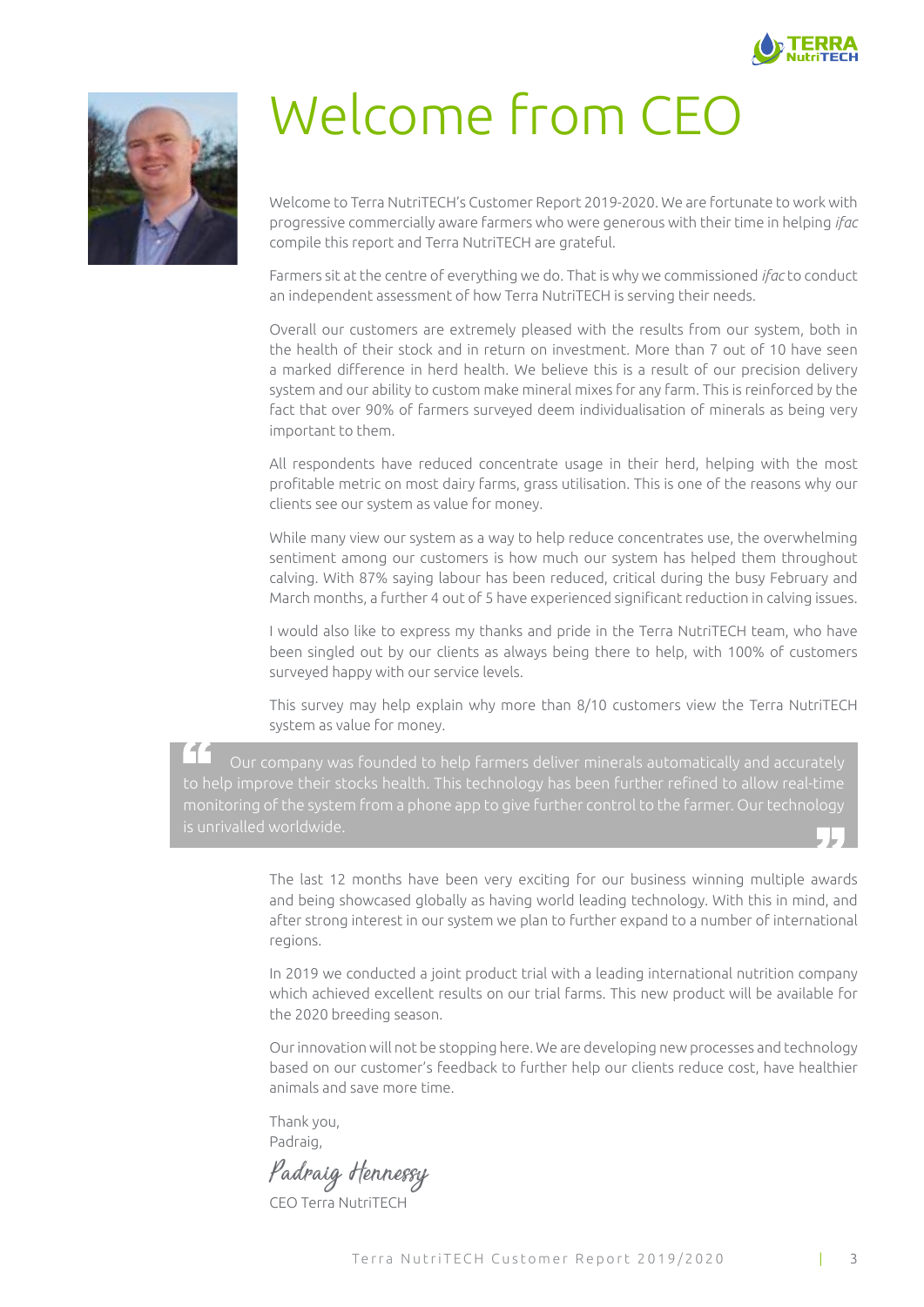

# Key Takeaways

# **71% 87% 88% 68% Property**<br>of farmers using the Terra Over Over Over

of farmers using the Terra NutriTECH system have experienced an improvement in their herds overall health

# **87%**

of Terra NutriTECH customers have seen a reduction or significant reduction in labour on their farms since installing the system



# **Over**

of farmers surveyed see individualised minerals as important or very important on their farm

# **92% 81% 98% 4**

perceive the Terra NutriTECH system as value for money

of our customers are happy with the level of on farm support we provide

of farmers saw a decrease in concentrate use of over 10% with a further  $\blacktriangleright$   $\blacktriangleright$   $\blacktriangleright$  showing a decrease of of farmers saw a decrease<br>
10% with a further 57% showing a decrease<br>
10% with a further 57% showing a dec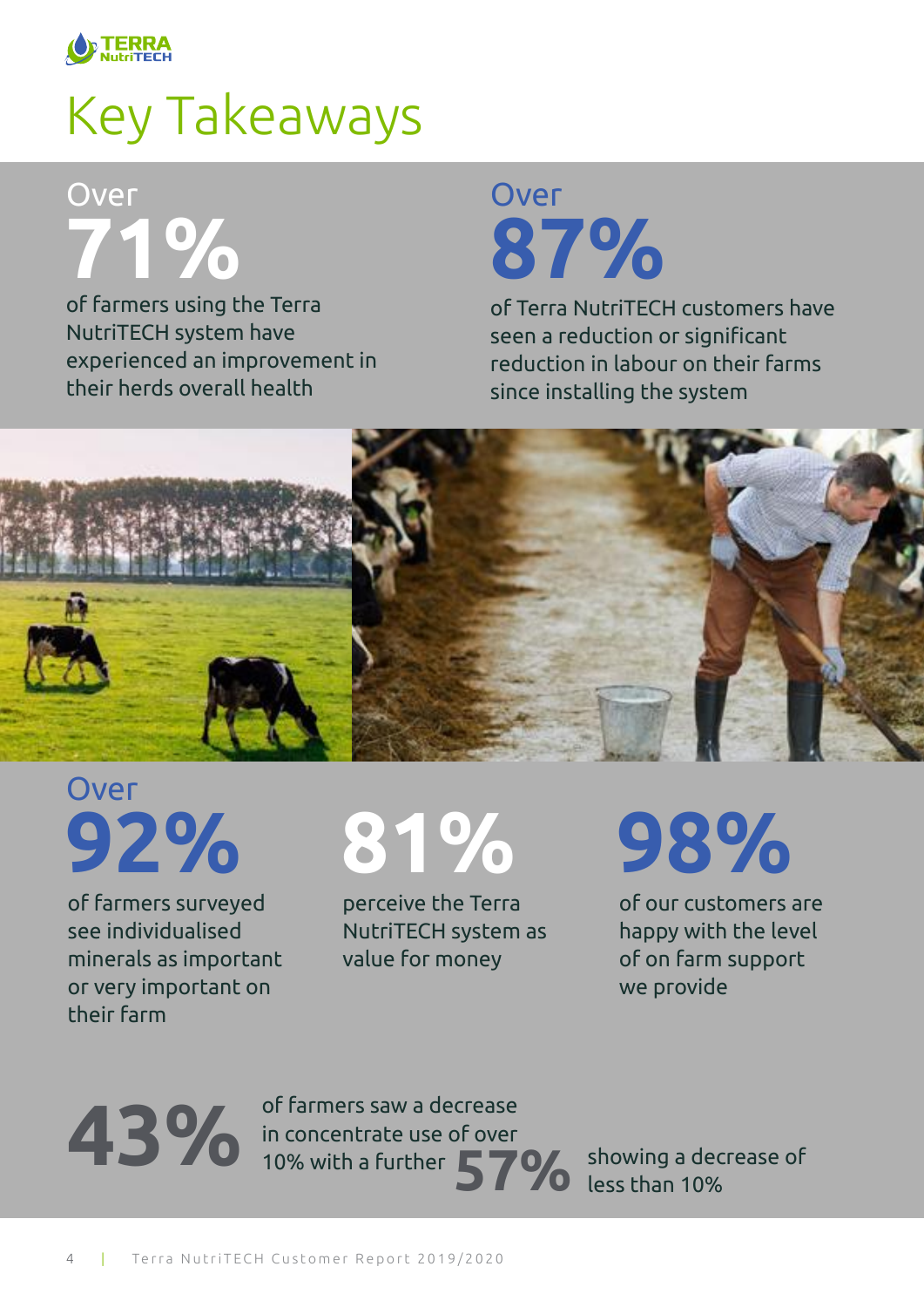

#### of farmers have witnessed an improvement in herd fertility levels **71% 68%**



out of our customers have seen a reduction in Milk Fever in their herd





farmers have experienced a reduction in calving issues

of Terra NutriTECH farmers find our system easy to use **94%** 

# **100%**

of our customers find our customer service team helpful with any queries or questions they may have with

**67%** 

finding the team extremely helpful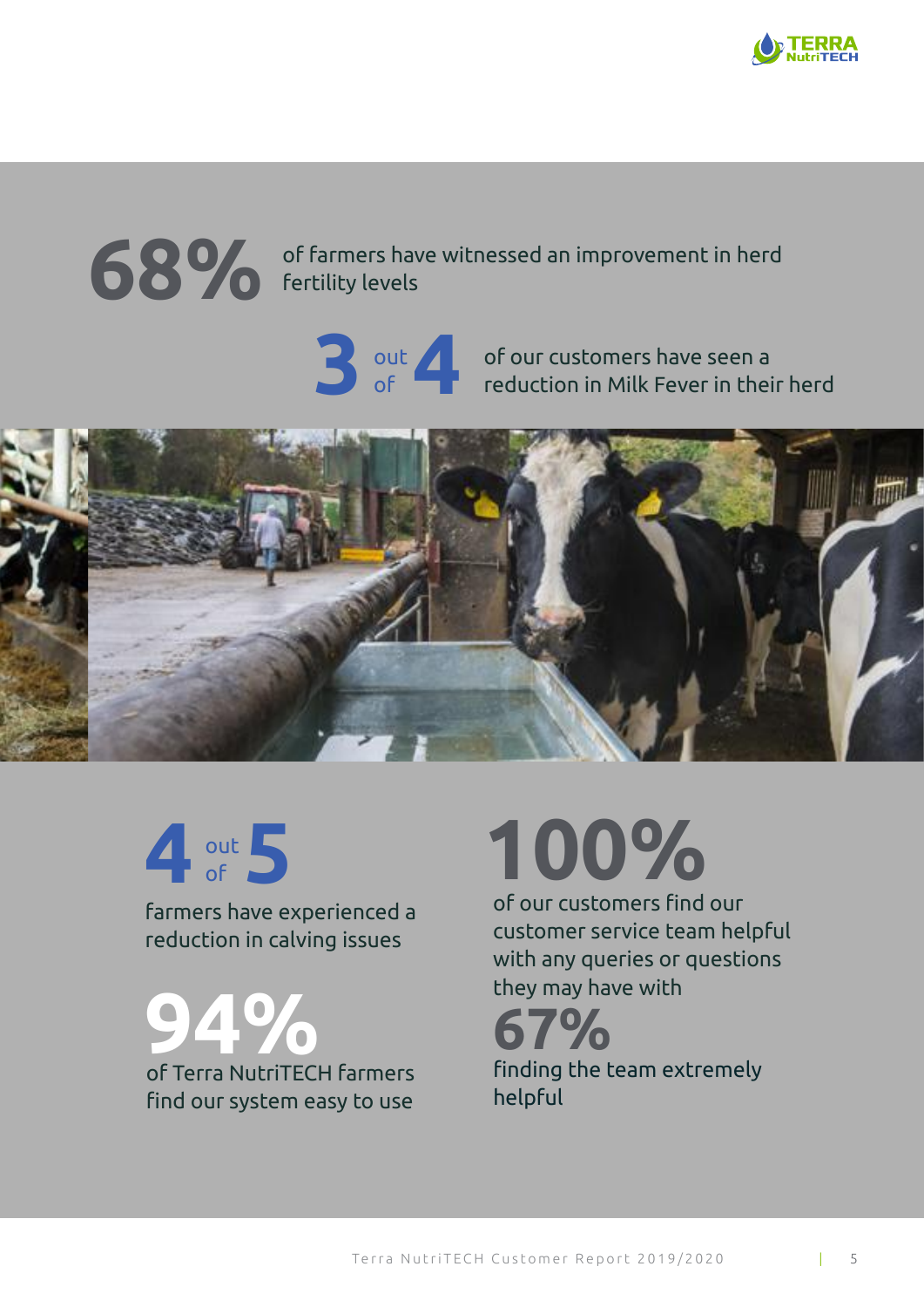

## A selection of farmer comments



*"Peace of mind that the herd are always getting the required minerals and mag at all times."*

*"Great system of getting minerals into cows and no waste."* 

*"Shiny coats, going back in calf quicker."*



#### Farmer comments on labour saving

*"No need for boluses, bag minerals, mag flakes, and have better results with Terra system. Less labour."*

*"It's helped reduce the workload on the farm and has been beneficial to the herd. Overall I would highly recommend this system."*

*"I was using lick buckets to supply minerals, I much prefer the Terra system."*

#### *"Great labour reducer."*

*"Others need to use it to appreciate the amount of pressure it takes off especially pre and during calving and AI."*

\*All farmer responses used in this report were captured online during June 2019.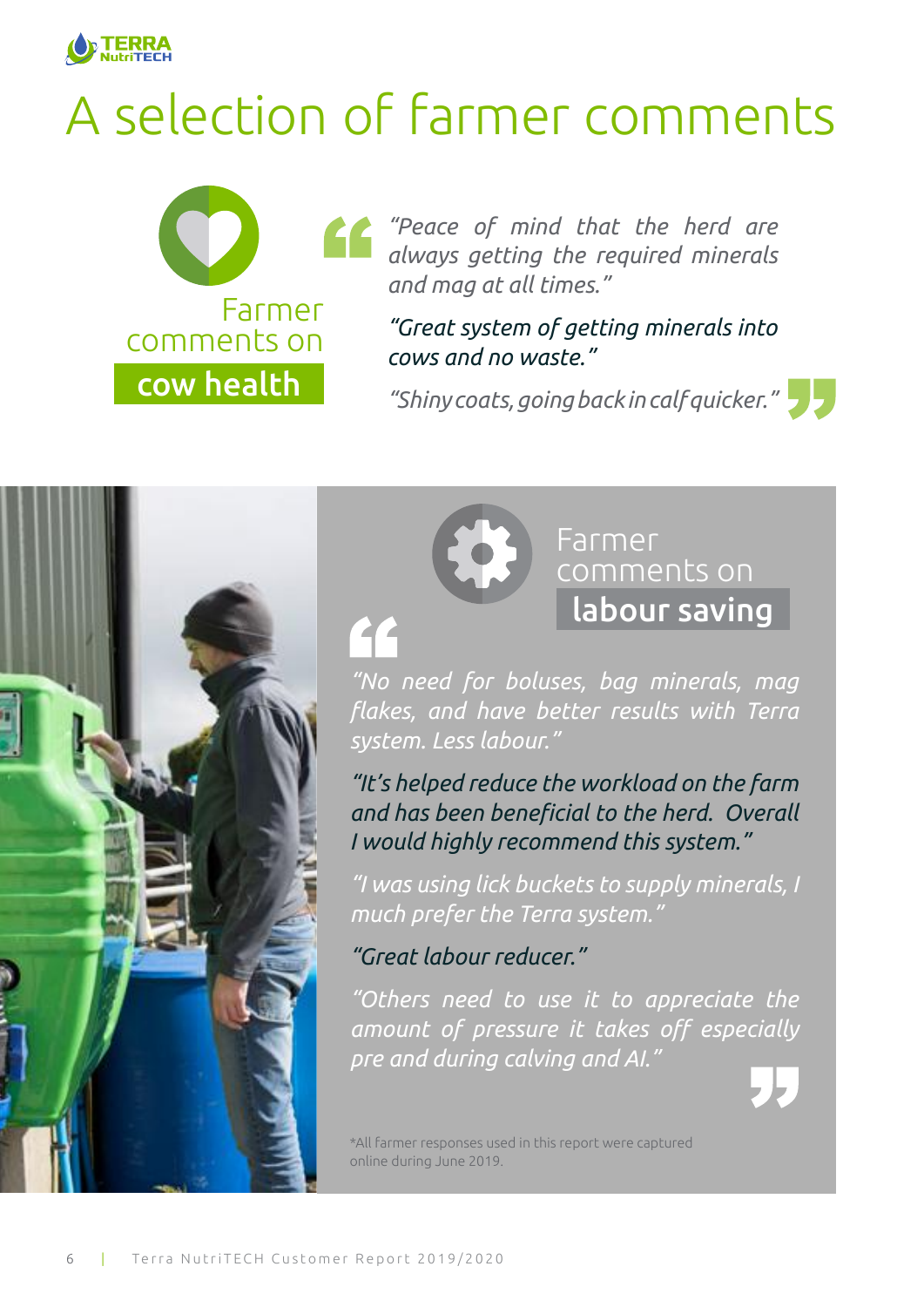

*"Overall the system helps improve my bottom line by reducing labour and improving fertility."*

#### *"Vet bill is down considerably."*

*"Paid for itself in 1 year. Don't see it as spending money on cows but investing money in them and getting a good return on investment."*



Farmer comments on return on

investment

Farmer

on

comments

calving

*"No problems. Metabolic problems much reduced and calving is easier."*

*"Great system for dry cow minerals. Minimal problems after calving."*

*"Cow health post calving is excellent. "*

*"One less job to do and I have healthier cows that hold condition after calving."*

*"When cows get sick to calf they calve very quickly and clean almost instantly."* 



*"There is always someone there to answer your questions be it Padraig or Tom or members of the team."*

*"Very happy with service provided and all the guys are very helpful."*

*"New controller with touch screen improves from older button system."*

*"Excellent service. Always at the end of the phone."*

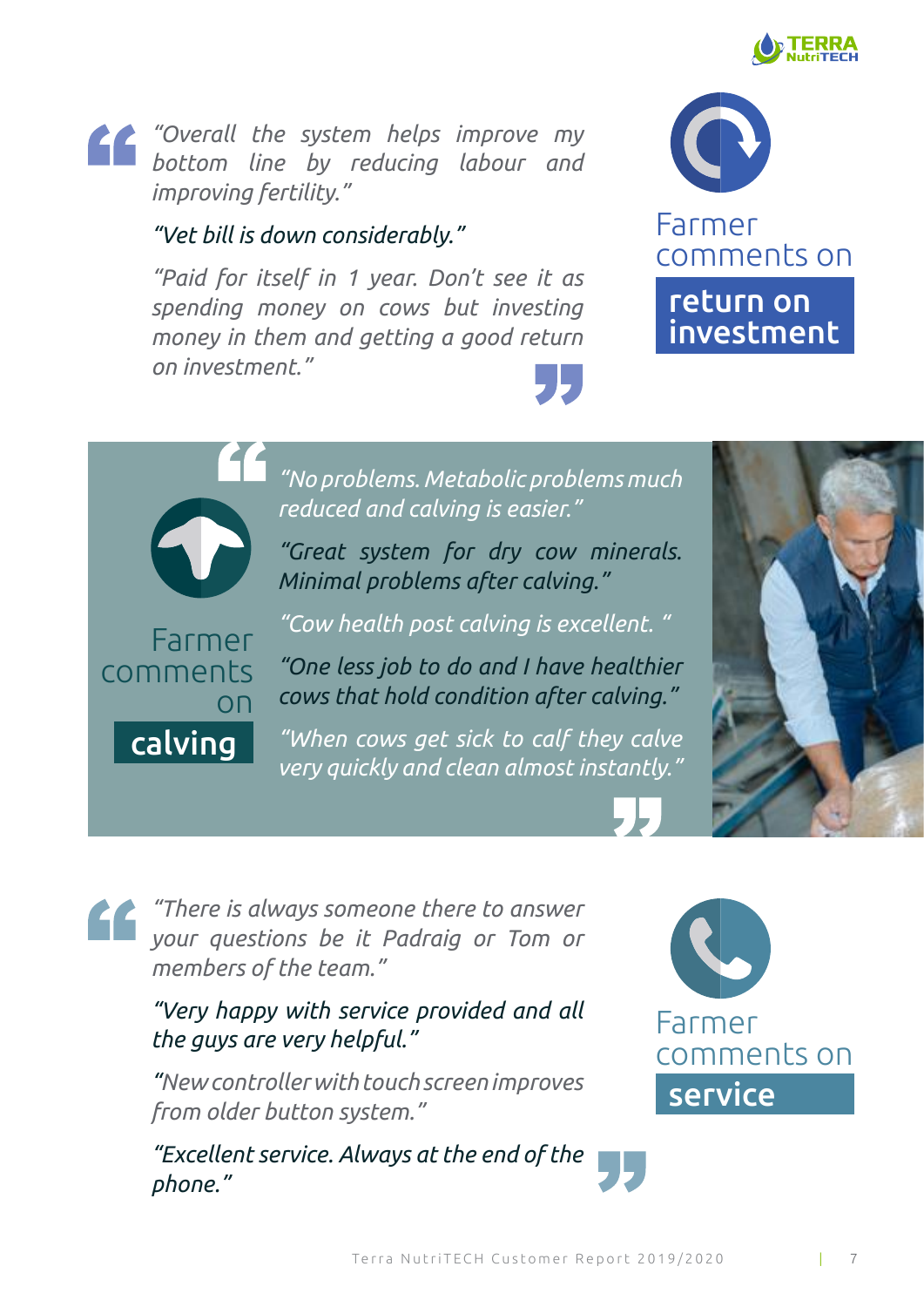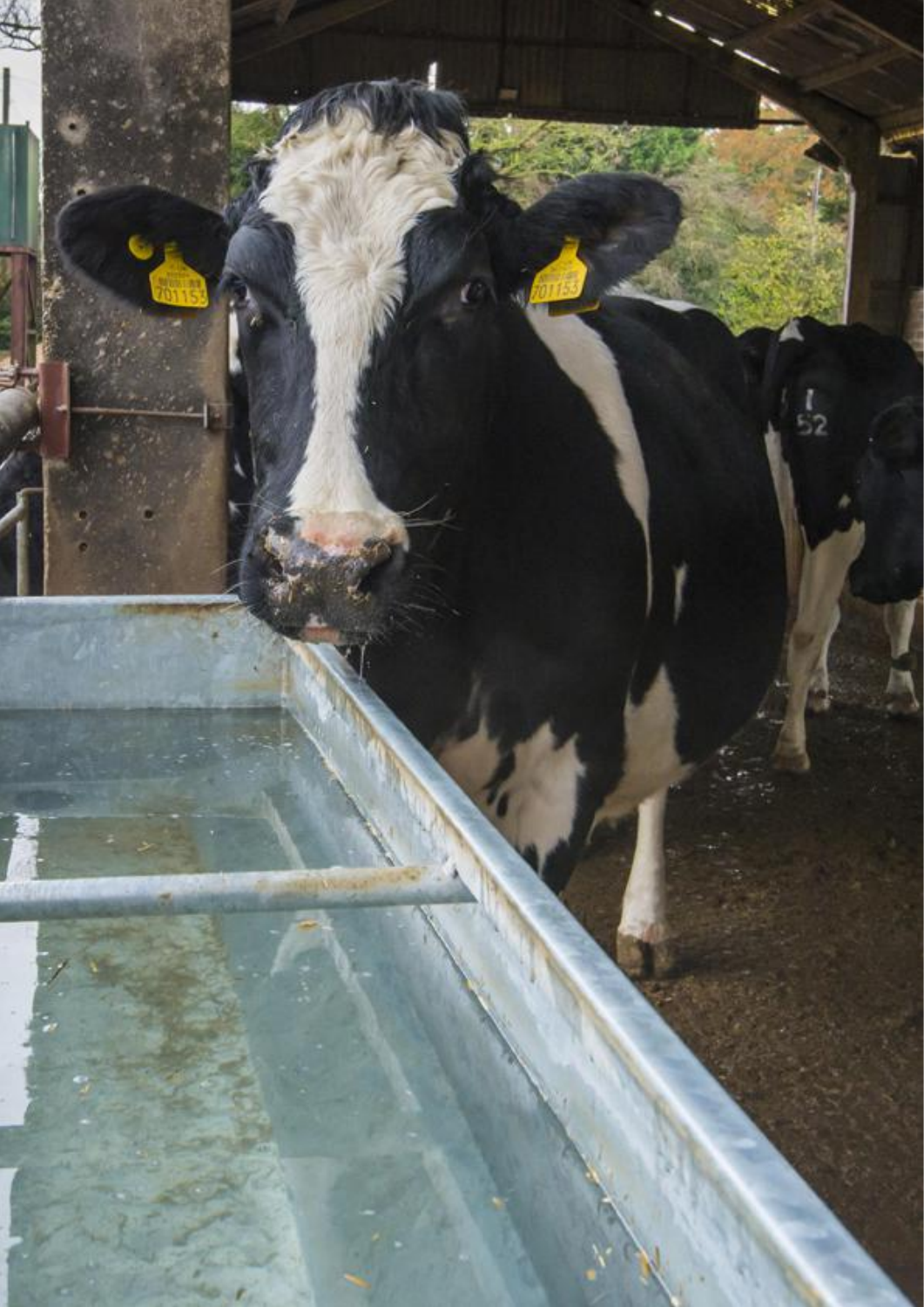

#### Has Terra NutriTECH reduced labour on your farm?



Labour is a significant issue on many Irish dairy farms as cow numbers and farm size continues to increase in a post-quota environment. As Teagasc have highlighted in their *People in Dairy Action Plan*, innovative labour-saving technologies are a critical component to attracting and retaining staff on Irish dairy farms. Terra NutriTECH is part of the automation and labour-saving actions that many Terra NutriTECH customers employ, with 87% stating that using the system has reduced or significantly reduced labour on the farm.

#### The main savings are realised through:

- Healthy cows and calves in the Spring
- No dusting of feed face / lifting bags into feed wagons
- No bolusing of stock
- Water leaks identified immediately

With the latest version of the system farmers can change livestock numbers and dosage rates from their mobile. On wet and cold evenings, for example, a farmer can increase magnesium dosage to avoid grass tetany.

<sup>1</sup> https://www.teagasc.ie/media/website/publications/2017/The-People-in-Dairy-Project.pdf

#### see a reduction in labour **87%**

| Significantly reduced | <b>18%</b> |
|-----------------------|------------|
| Reduced               | 69%        |
| No change             | 12%        |
| Increased             | 1%         |

Additionally, water leaks can be detected with the Terra NutriTECH system sending farmers an alert via SMS if there is low water volume or no flow. Again this saves time and money for farmers.

Farmer comments:

"Overall the system helps my bottom line by less labour and better fertility."

"Great labour reducer."

"Top class service and a very good mineral system. Less Labour. No dusting silage with minerals or bolus to cow."

"The big help is it does the job so I or a member of the team don't have to."

"It's helped reduce the workload on the farm and has been beneficial to the herd, overall I would highly recommend this system."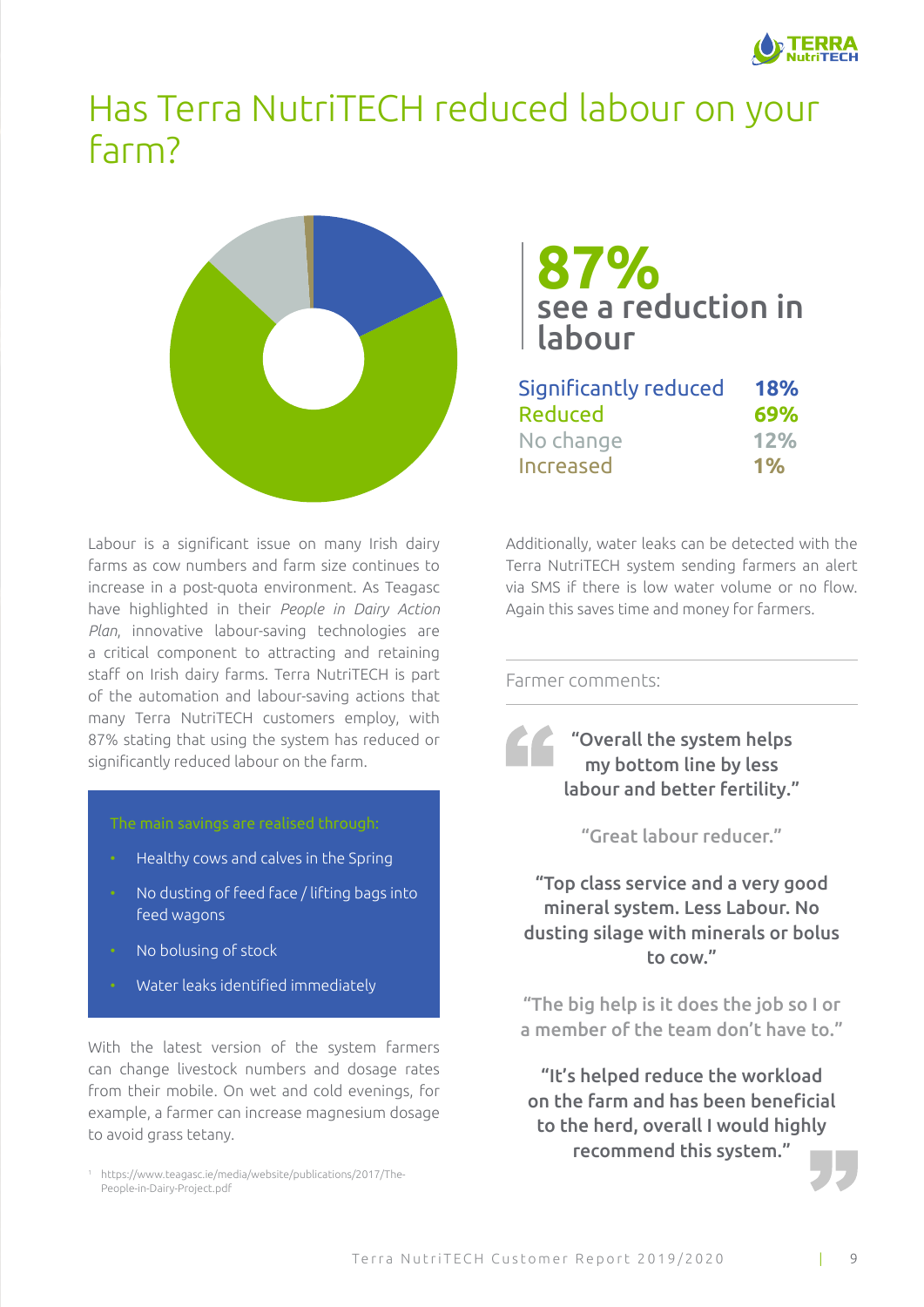

Has the overall health of your herd improved since you started using the Terra NutriTECH system?



Selection of farmer responses to survey:



"Vet bill is down considerably."

"Great system for dry cow minerals. Minimal problems after calving."

"Shiny coats going back in calf quicker."

"Cow health post calving is excellent."

"One less job to do and I have healthier cows that hold condition after calving."



Balanced animal nutrition is vitally important. The Terra NutriTECH system is extremely flexible and can dispense a range of custom blends at any one time. Supplementation rates can be changed at the touch of a button to ensure optimal nutrition at all times even when changing diets.

We know that supplementation can be difficult to monitor and control. Farmers often mention that it is very easy to under or overdose when adding supplements manually which can lead to increased costs and decreased production. However, using the Terra NutriTECH system you can set exact herd numbers and dosage rates to ensure consistency which again helps with herd health.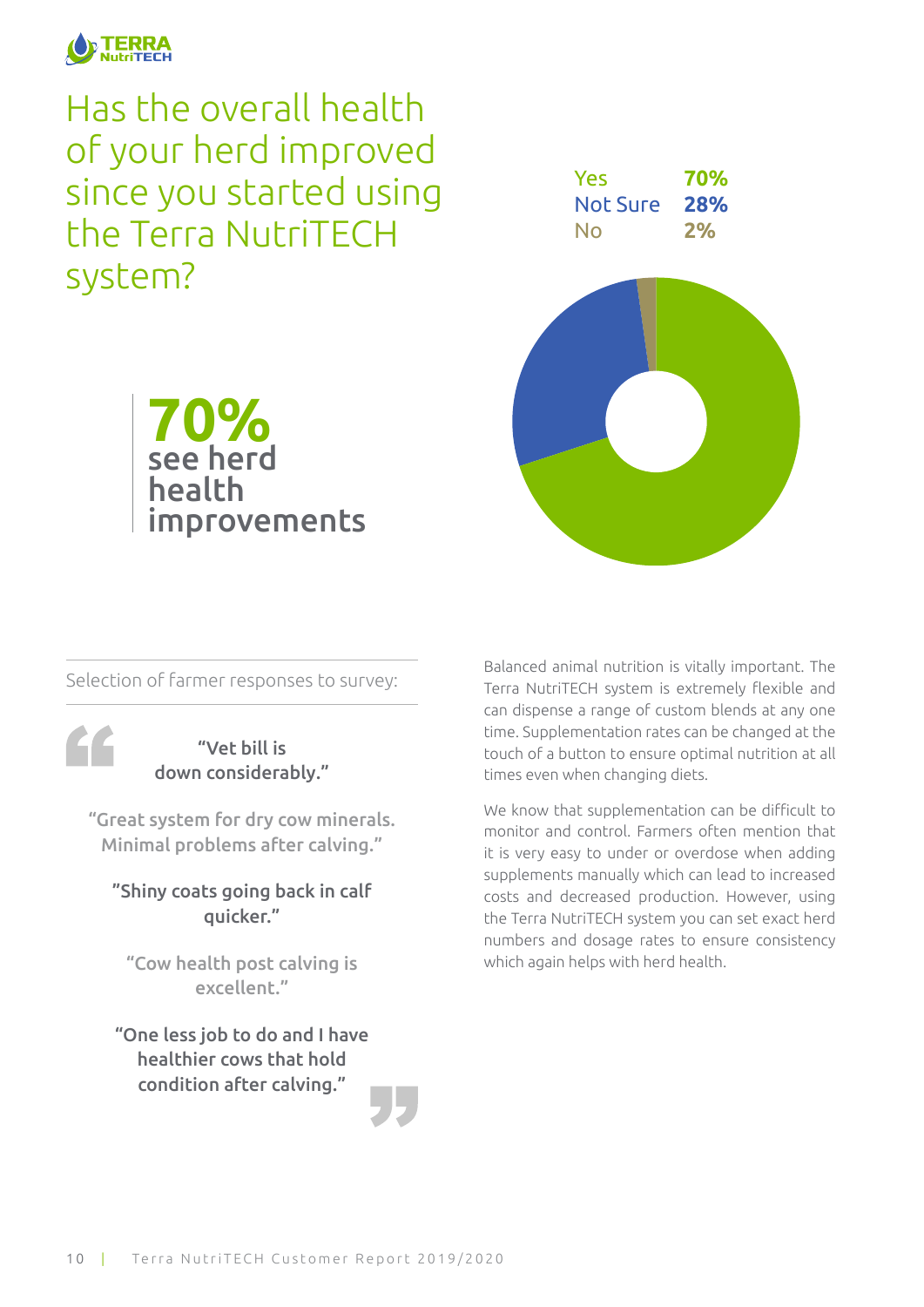

### Has the use of the Terra NutriTECH system reduced instances of Milk Fever in your herd?





| Significantly reduced | 35% |
|-----------------------|-----|
| Reduced               | 41% |
| No change             | 21% |
| Increased             | 3%  |

According to XL Vets<sup>2</sup> the management and nutrition of the cow during the dry period can have a strong influence on the susceptibility of individual animals to milk fever.

Terra NutriTECH is an excellent option to reduce cases of Milk Fever among your herd. 76% of those surveyed have seen a reduction in the cases of Milk Fever in their herd, through customised mineral dosage during the dry cow period.

### Has the use of the Terra NutriTECH system reduced the number of calving issues in your herd?

Calving issues reduced on of farms **79%** 



| 33%   |
|-------|
| 46%   |
| 20%   |
| $1\%$ |
|       |

Calving season on farm can be hectic and can bring complications. During and post calving it is vital that both cow and calf are well cared for in order to reduce the risk of loss.

Terra NutriTECH can act as an aid to help mitigate the risks involved as 79% farmers surveyed have seen an improvement in their calving experiences with a significant reduction in calving issues reported.

<sup>2</sup> XL Vets Fact Sheet

#### Selection of farmer responses to survey:

- Cow health post calving is excellent
- One less job to do and I have healthier cows that hold condition after calving
- When cows get sick to calf they calve very quickly and clean almost instantly
- Less retention of after birth
- Calves are healthier born. No calves dead at birth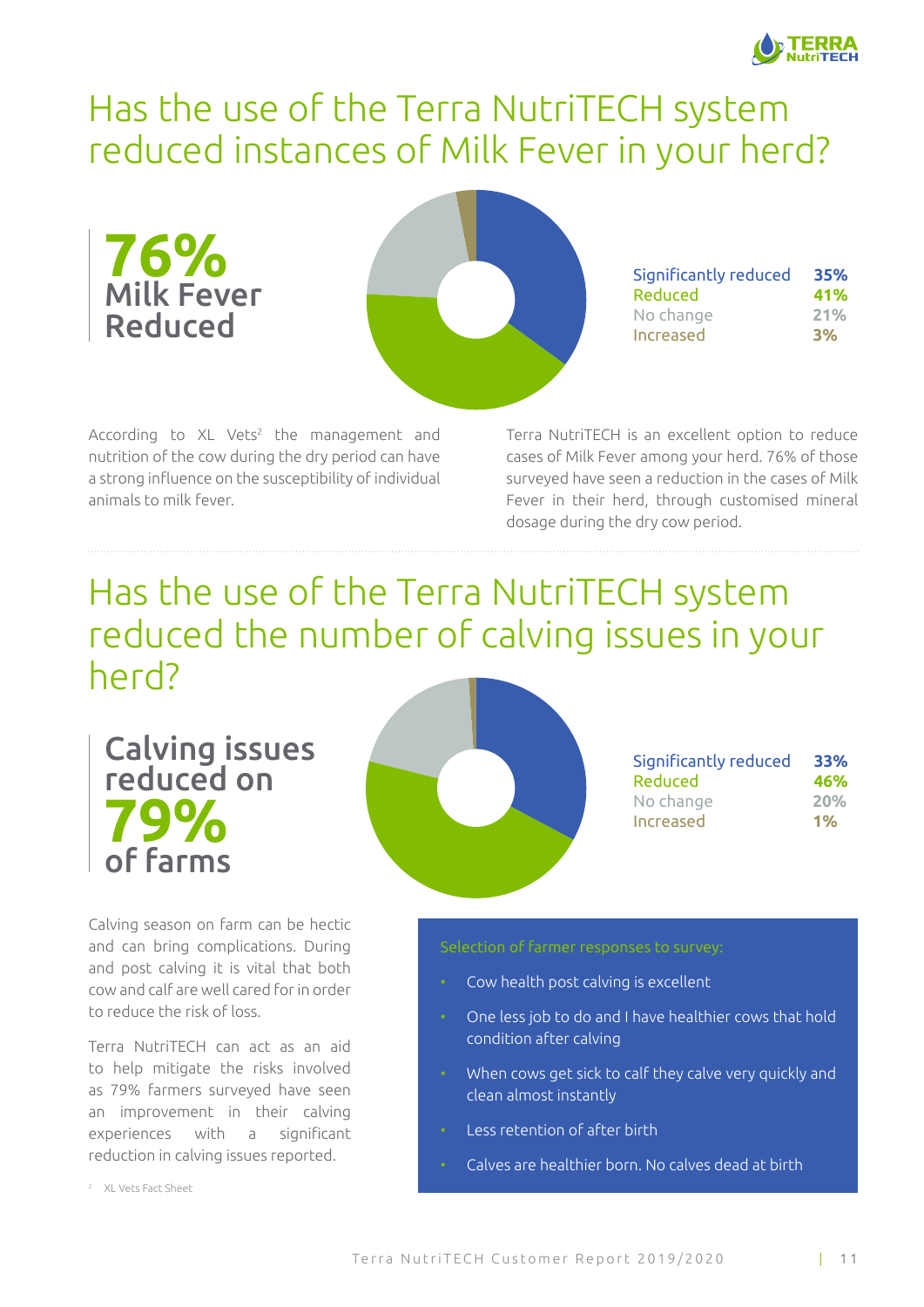

### How important are individualised minerals to your farm?



Minerals are one of the key elements to having a healthy and productive herd. Mineral composition varies from farm to farm and from year to year. Soil type, forage quality, weather conditions all impact on the availability of minerals to a dairy herd.

#### Individualised minerals vital

#### Selection of farmer responses to survey: • Peace of mind that the herd are always getting the required minerals and mag at all times

- No need for boluses, bag minerals, mag flakes, and have better results with the Terra system
- **e** Great system of getting minerals into cows and no waste
- **EXECUTE:** Gives assurance that cows are getting the **Example 2** correct minerals everyday
	- A very good mineral system. No dusting silage with minerals or bolus to cows
	- I was using lick buckets to supply minerals. I much prefer the Terra system
	- Very accurate solution to individual cow management

Using the Terra NutriTECH system farmers can deliver the right minerals at the right time to their herd. The Terra NutriTECH system is the only one which can deliver individualised minerals to a dairy herd.

### Has the use of the Terra NutriTECH system reduced the use of concentrate in your herd?

Our system can help farmers reduce the amount of concentrate used on farms by delivering required minerals in a more optimised and effective manner. The Terra NutriTECH system delivers the right dosage of minerals and all farmers surveyed report a decrease in the use of concentrates on their farm.

A saving of €20/cow is attainable when 10% less concentrate is used in an average herd<sup>3</sup>.

#### Concentrate usage down significantly



<sup>3</sup> Based on a ration with minerals costing €270/tonne with a cow being fed 650kg/year on average.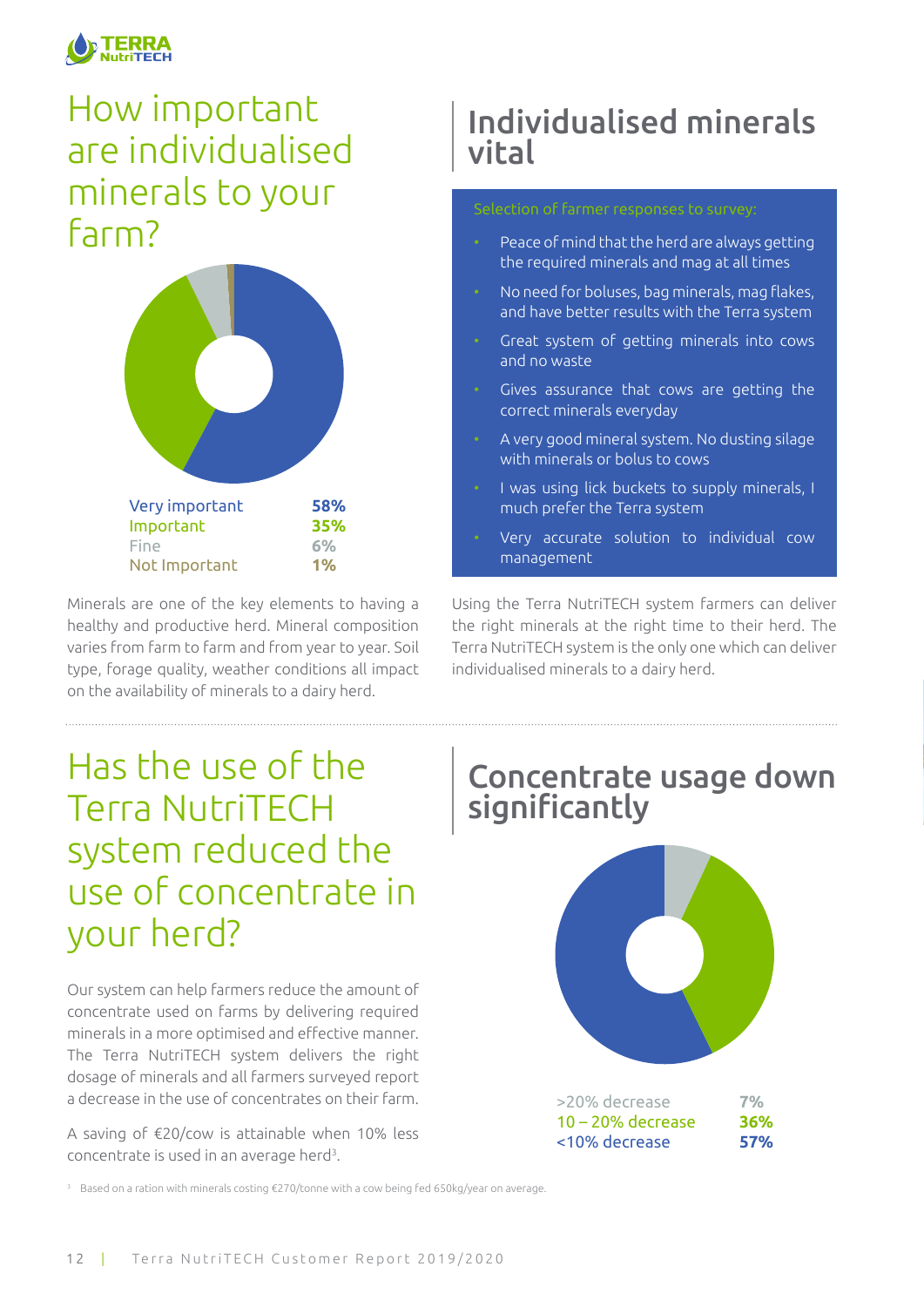

### Has the use of the Terra NutriTECH system resulted in tighter calving interval and better fertility in your herd?



#### Tighter calving and better fertility achieved

| Significantly improved fertility | <b>14%</b> |
|----------------------------------|------------|
| <b>Improved fertility</b>        | <b>54%</b> |
| No change                        | 32%        |
| Increased                        | $0\%$      |



Selection of farmer responses to survey:

<10% decrease **57%** *"First breeding season using system, but repeat rate is lower than normal"*

*"Reduced empty rate by 8%"*

- 
- preparing-for-breeding-2019.php

In a dairy context tighter calving interval is one of the key drives of both financial and environmental efficiency on farm. 68% of those surveyed have experienced an improvement in fertility levels within their herd since installing the Terra NutriTECH system on their farm.

According to Teagasc, reducing calving intervals can lead to increased milk production during peak grass supply months as cows have a longer lactation period. Teagasc have noted that "… poor fertility and poor calving patterns are significantly reducing profitability on many dairy farms due to reduced capacity for efficient production of milk from grass"<sup>4</sup> . In addition Teagasc have stated that each missed heat results in a loss of  $£250<sup>5</sup>$  to the farmer so all tools that can improve fertility are critical.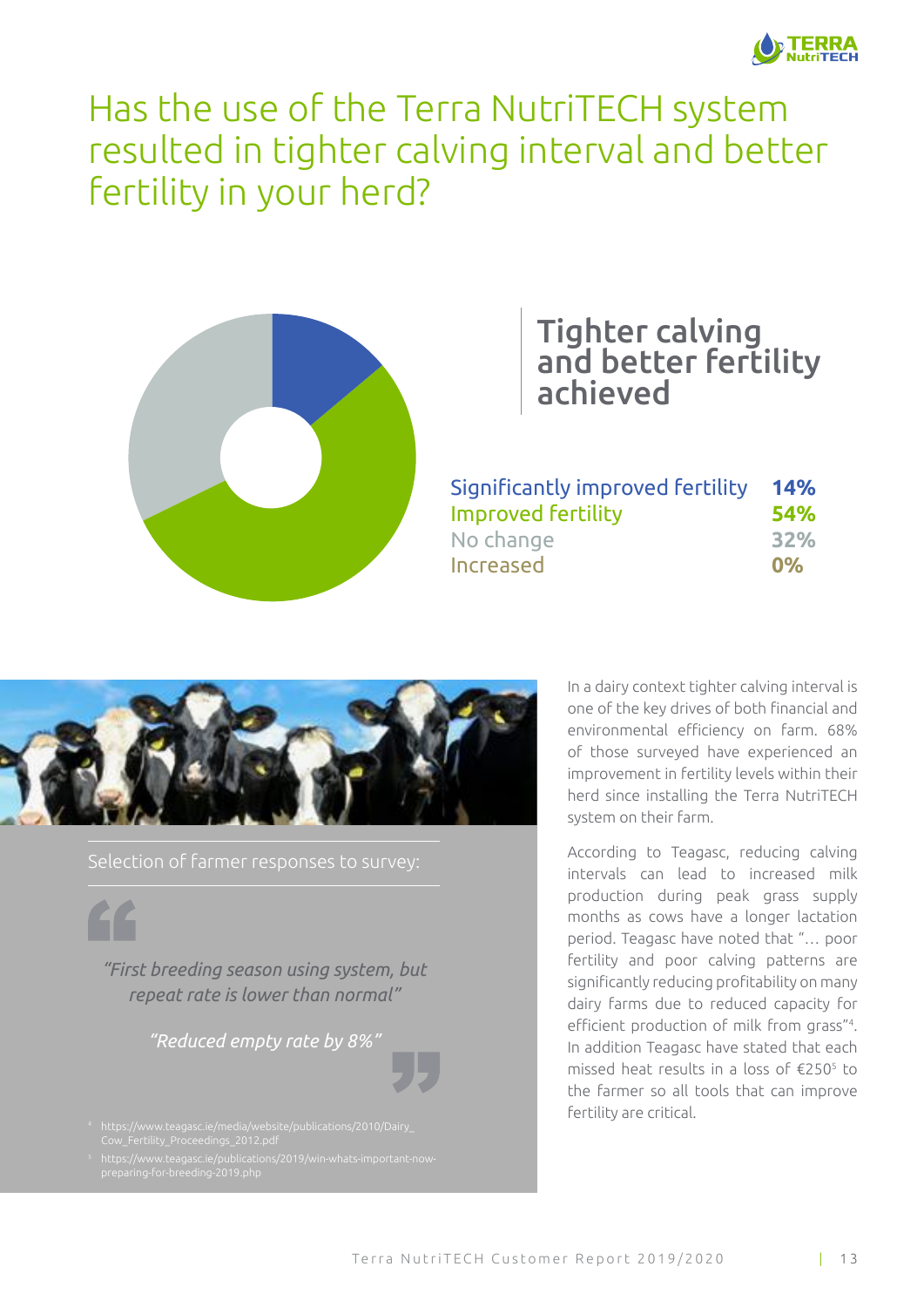

# **MORE THAN 60,000 ANIMALS**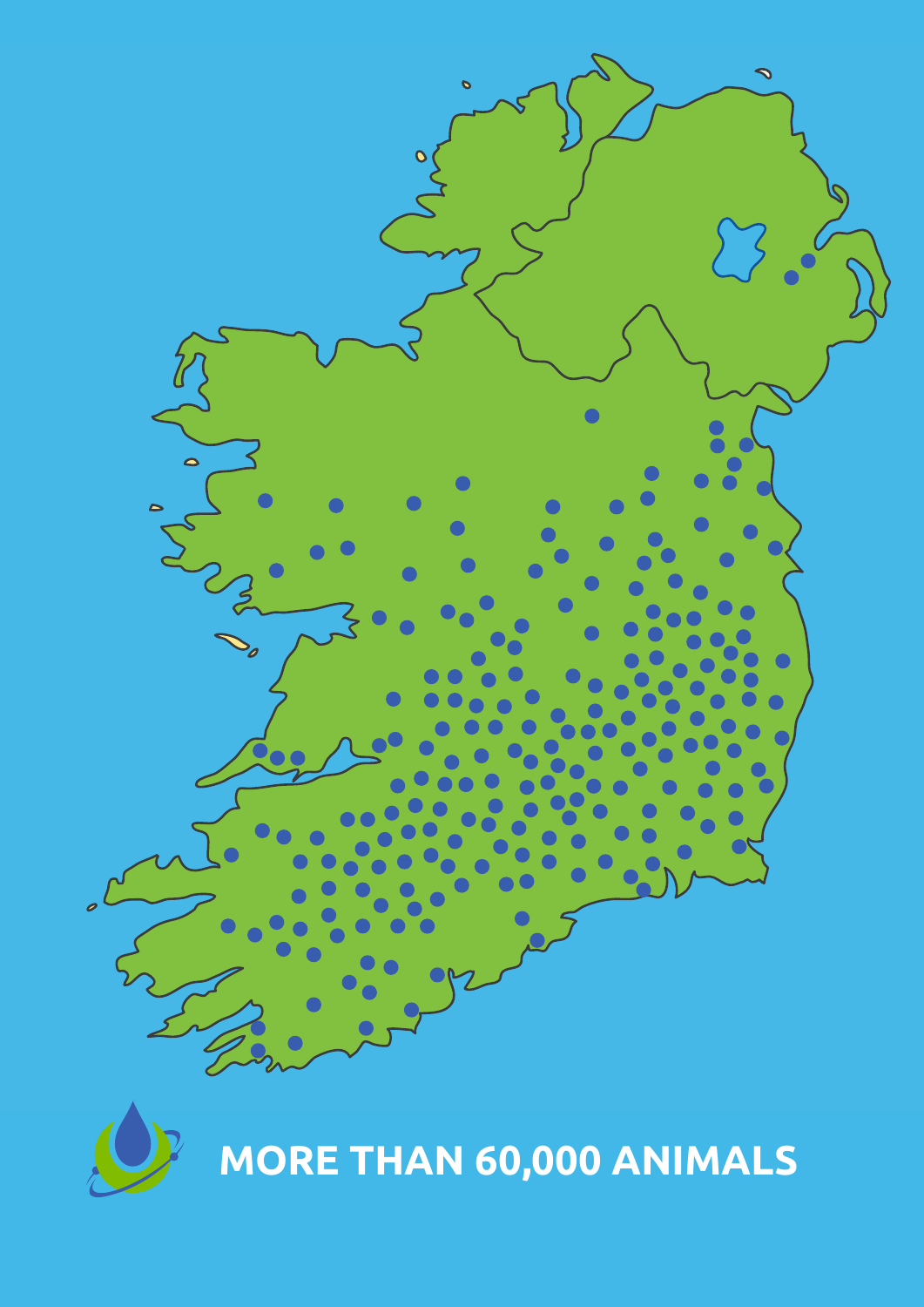

Is the Terra NutriTECH System value for money when weighed up against reduced labour, increased fertility, better calving and peace of mind?



#### Terra NutriTECH – value for money

| <b>Excellent value</b> | 19% |
|------------------------|-----|
| <b>Good value</b>      | 34% |
| It's fine              | 28% |
| <b>Expensive</b>       | 18% |
| <b>Very expensive</b>  | 1%  |

Putting in new systems is always a concern to a farmer. The users of the Terra NutriTECH however see real value for money when they become users of the system. As is clear throughout the report – reduced labour, increased fertility and better calving all show that the system is value for money and has a real impact on farm.

Selection of farmer responses to survey:

££

*"Paid for itself in 1 year. Don't see it as spending money on cows but investing money in them and getting a good return on investment"*

*"Others need to use it to appreciate the amount of pressure it takes off especially pre and during calving and AI"*

*"Great idea, glad I got it in"*

*"System in only three months.... but so far very happy"*

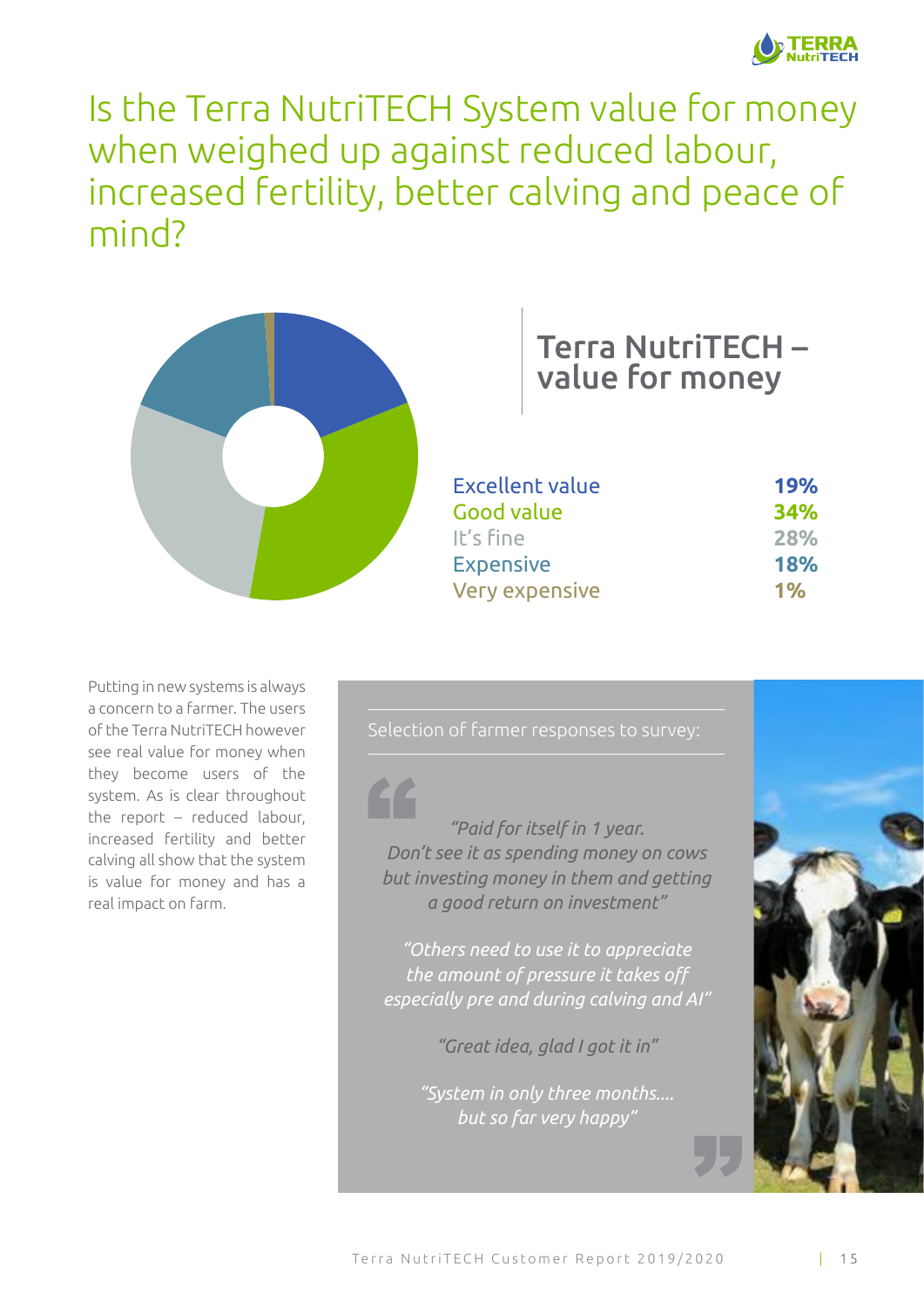

### In your experience how user friendly is the Terra NutriTECH system?



| <b>Very user friendly</b> | 40%   |
|---------------------------|-------|
| <b>User friendly</b>      | 44%   |
| Fit for purpose           | 12%   |
| Difficult to use          | 3%    |
| Very difficult to use     | $1\%$ |

96% of Terra NutriTECH farmers find our system easy to use with 84% of Terra NutriTECH farmer customers find the system was user friendly or very user friendly. 2019 saw the launch of the next generation Terra NutriTECH system which ensures that the system is as easy as possible for farmers to use. A farmer's time is valuable and systems must be user friendly and effective.

#### User friendly system with great service **84%**

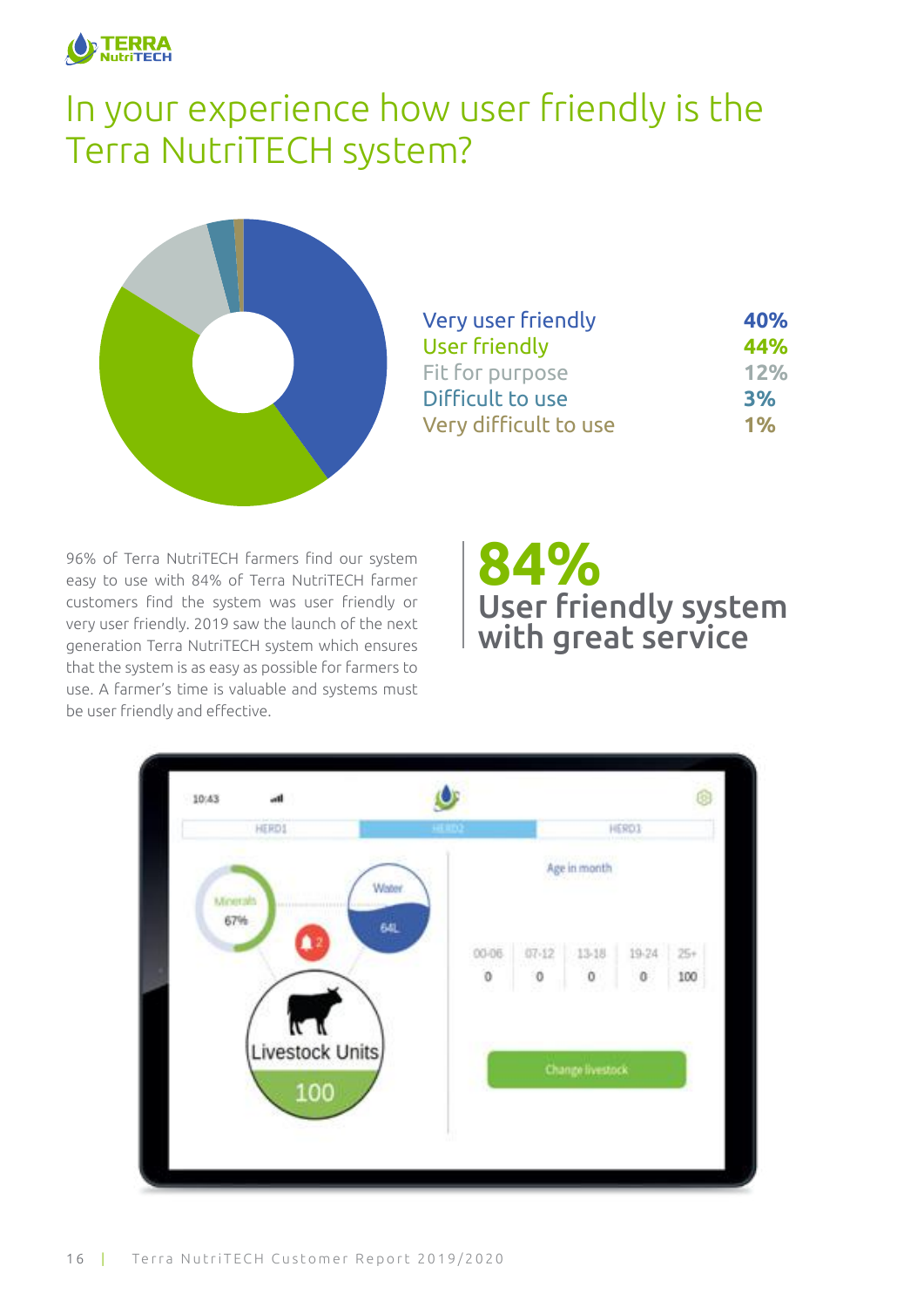

### How helpful are the Terra NutriTECH team when you need to engage with them?



| <b>Extremely Helpful</b> | 67% |
|--------------------------|-----|
| Very helpful             | 32% |
| Somewhat helpful         | 1%  |
| Not so helpful           | 0%  |
| Not at all help          | 0%  |

- Excellent system. Very good support
- Very happy with the system. I don't have to worry about it
- Excellent service. Always at the end of the phone
- Phone backup is first class
- Had small problems but fixed very quickly
- There is always someone there to answer your questions be it Padraig or Tom or members of the team
- Help is not far away if I'm in trouble
- A great company, always striving for better
- Always available
- Queries dealt with very quickly

#### Simplified communications through a customer friendly TNT App

The Terra NutriTECH team provide farmers with unbeatable customer service and this independent research has reflected this effort.

100% of customers' surveyed are happy with customer service levels with 67% finding Terra NutriTECH extremely helpful and a further 32% very helpful.

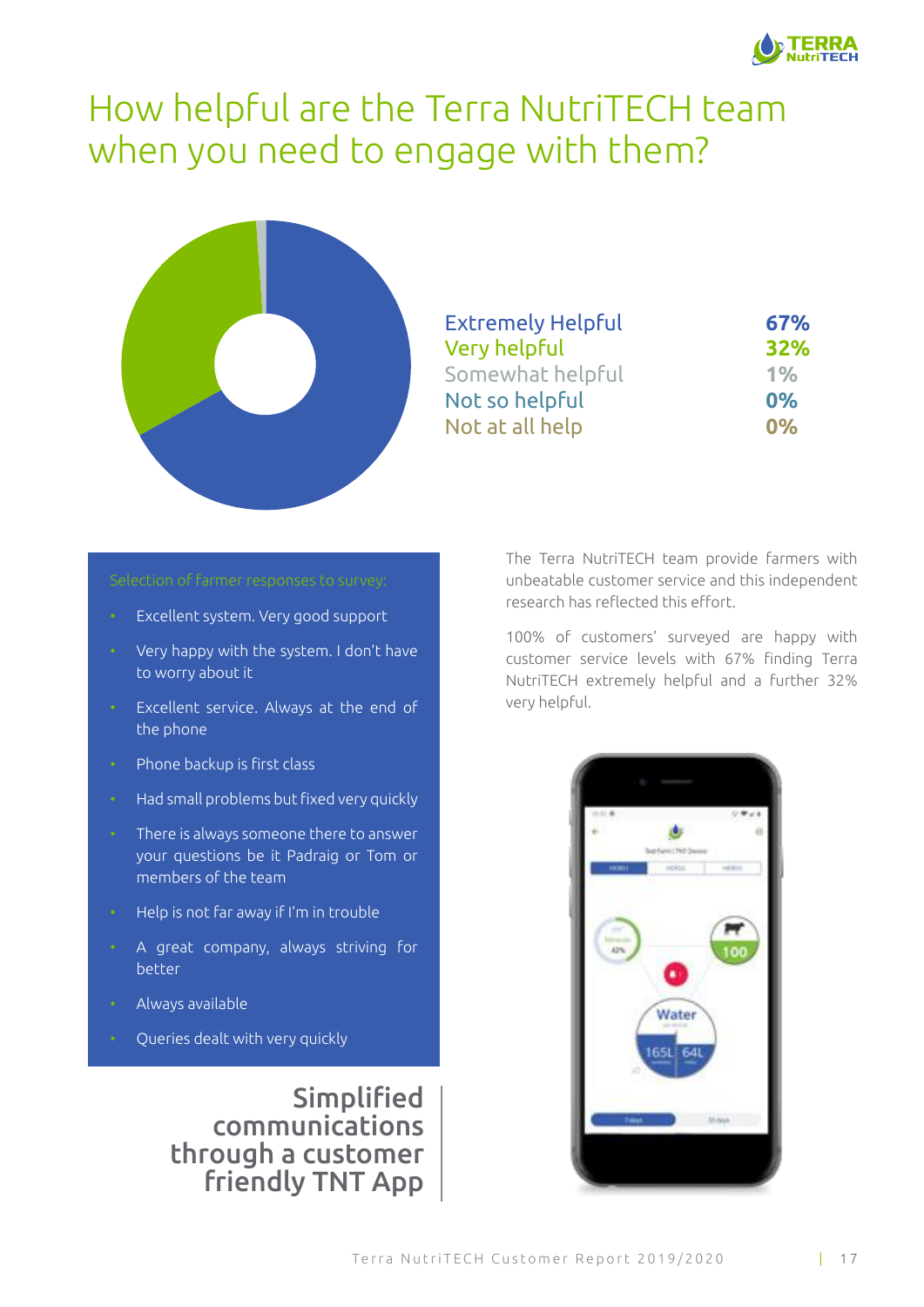

## Report from the Terra NutriTECH Focus Group

Overall the group were very positive about their experience with Terra NutriTECH. They trust the team and believe the system is delivering for them, in particular, the dry cow system during the winter.

They were positive about overall herd health improvements, customer service, reduction in labour and reduced issues at calving. They trust the solution and like being in control of mineral supplementation.

| Location: | Brandon House Hotel, New Ross           |
|-----------|-----------------------------------------|
| Date:     | 23 July 2019                            |
|           | Participants: Terra NutriTECH customers |
|           | Facilitation: David Leydon, ifac        |

The group were most enthusiastic about the benefits of the winter dry cow system:

"Calves are born much healthier, are up and suckling straight away and the cow is healthy and up immediately."

"Had a lot of difficulties with calving and fertility before using the system."

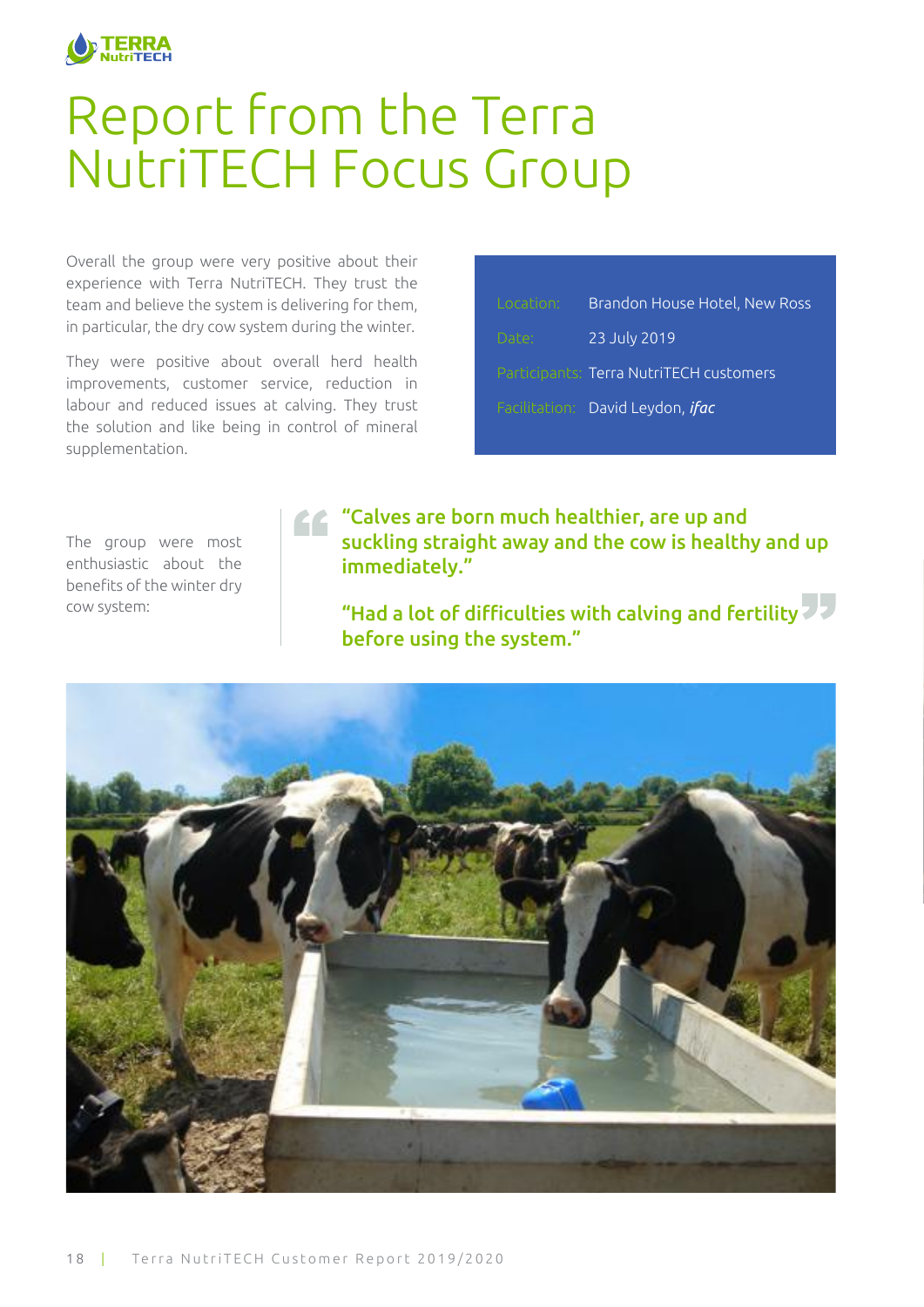

Improved fertility was also cited as something that has been improved considerably by using the Terra NurtiTECH system:



It also plays an important role in milk fever and grass tetany. A number of participants commented that there is a lot more grass tetany now because Ps and Ks have increased especially close to parlour where washings are going out regularly but by using the terra NutriTECH system they experienced,

 $\blacksquare$  very little milk fever and grass tetany.  $\blacksquare\blacksquare$ 

Other positive comments from the group included:

#### **EX** "Part of the solution when it comes to improving herd health."

"Shine on cows is amazing."



Reduced labour was also a key benefit of the use of the Terra NutriTECH system according to those in the focus group. A number of themes emerged:

**EF** "Removing activities such as giving nutrient boluses and dusting minerals on silage."

"Detection of water leaks."

"Saving time and labour at calving when cow and calf were fit and well as opposed to slow and sickly. "

Critically they trust the Terra team and a key comment was that

the reps have my best interests at heart and aren't ramming minerals down my throat.



As with all focus groups there was very helpful commentary on how to improve the As with all focus groups there was very<br>helpful commentary on how to improve the<br>system which the team in Terra NutriTECH<br>were grateful for. were grateful for.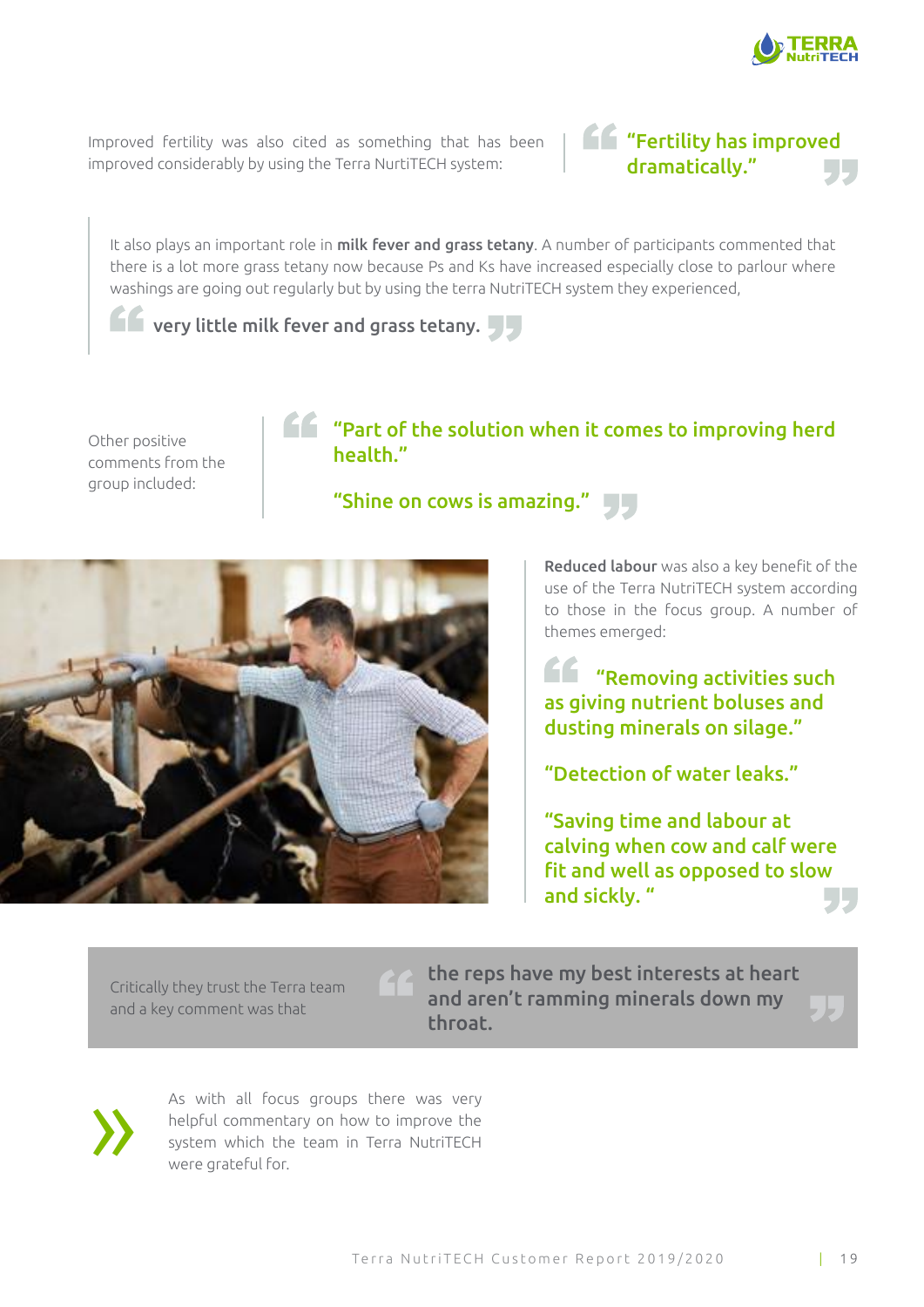

## I wouldn't be without the system at this stage 77



**Aidan Martin** milks 108 cows on a 75 acre platform in Glasson, Co. Westmeath. His land is made up of about 66% dry land with 33% being low land. All young stock and replacements are reared on a leased land block, with silage being taken from leased land as well. Aidan also uses a zero grazing system in the autumn to utilize grass from the leased land.

Originally a liquid milk producer, Aidan switched to a spring calving system four years ago. He began introducing Jersey and Norwegian red genetics to his existing Holstein herd, "We would have been a Holstein herd in liquid milk up to four years ago, switched over to spring calving then and started cross breeding with Jerseys and last year we put Norwegian reds on the cross breeds, a 3 way cross is the way we are going."

Following the move to a spring calving system, Aidan wanted to have a tailor made mineral plan for his cows. "The mineral system is in, this would be the 4th season of it now. The main reason for putting in the system was to have a mineral package tailored to our own needs rather than buying bagged mineral and having one bag that does everyone."

"

Main benefits I would be seeing is at calving time, no held cleanings at all, milk fever has reduced an awful lot

ر بار *.*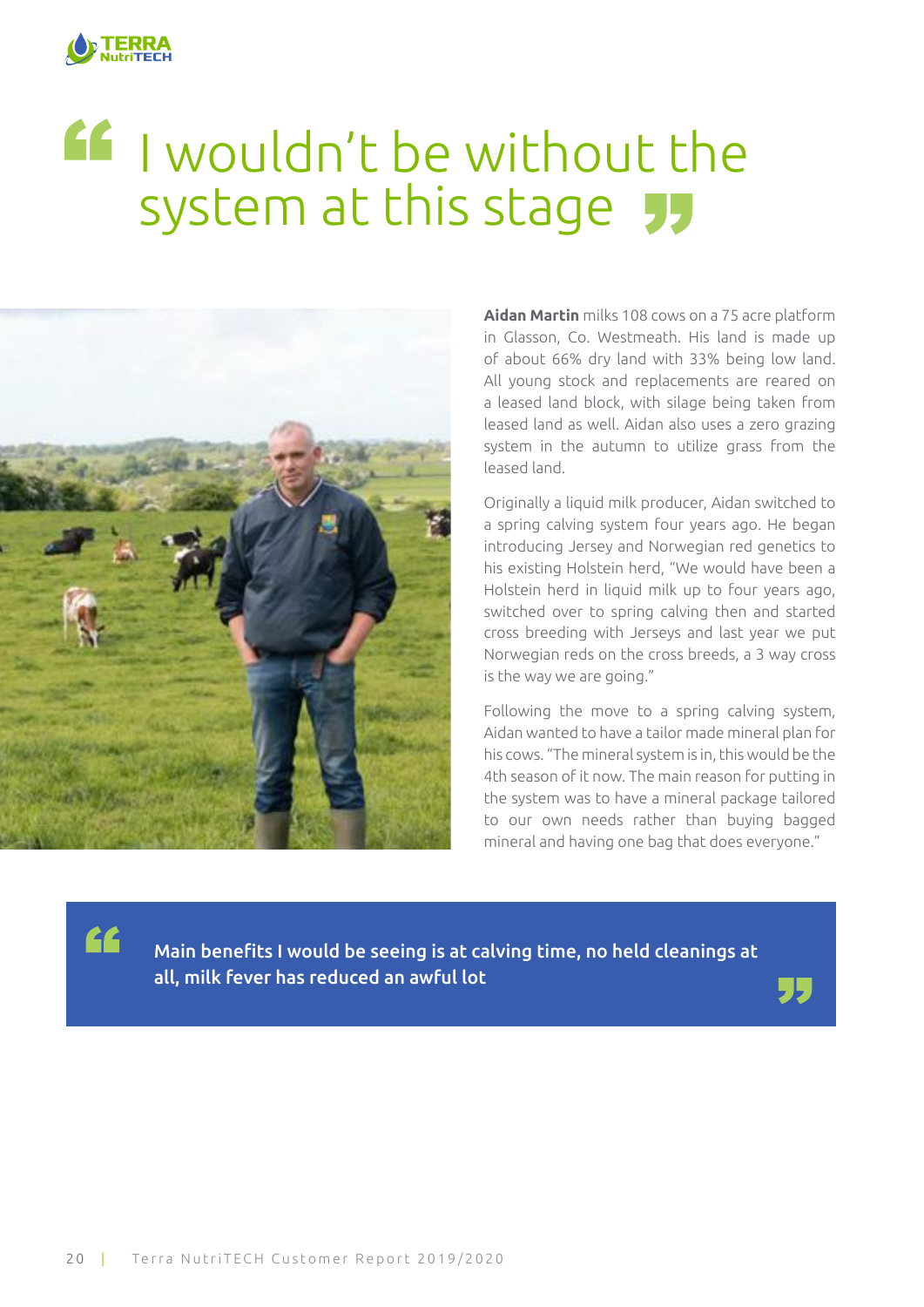

Aidan has seen the benefits of using the system when it comes to calving, breeding season, as well as the overall health of his herd, "Main benefits I would be seeing is at calving time, no held cleanings at all, milk fever has reduced an awful lot. I would say general herd health is better than it has been. Breeding goes quite well, heats would be very pronounced, they would be the main advantages I see to it."

Aidan is not alone in his positive experience with Terra NutriTECH, his neighbours who use the system are also seeing benefits, "One comment that a few fellas have made is that when cows go in for the winter their coats tend to be very shiny and cows just look very well."

The Terra NutriTECH system is now a key resource on his farm, "I wouldn't be without the system at this stage, definitely not".





Watch Aidan speak about the Terra NutriTECH system **https://www.terranutritech.com/case-study-2.html**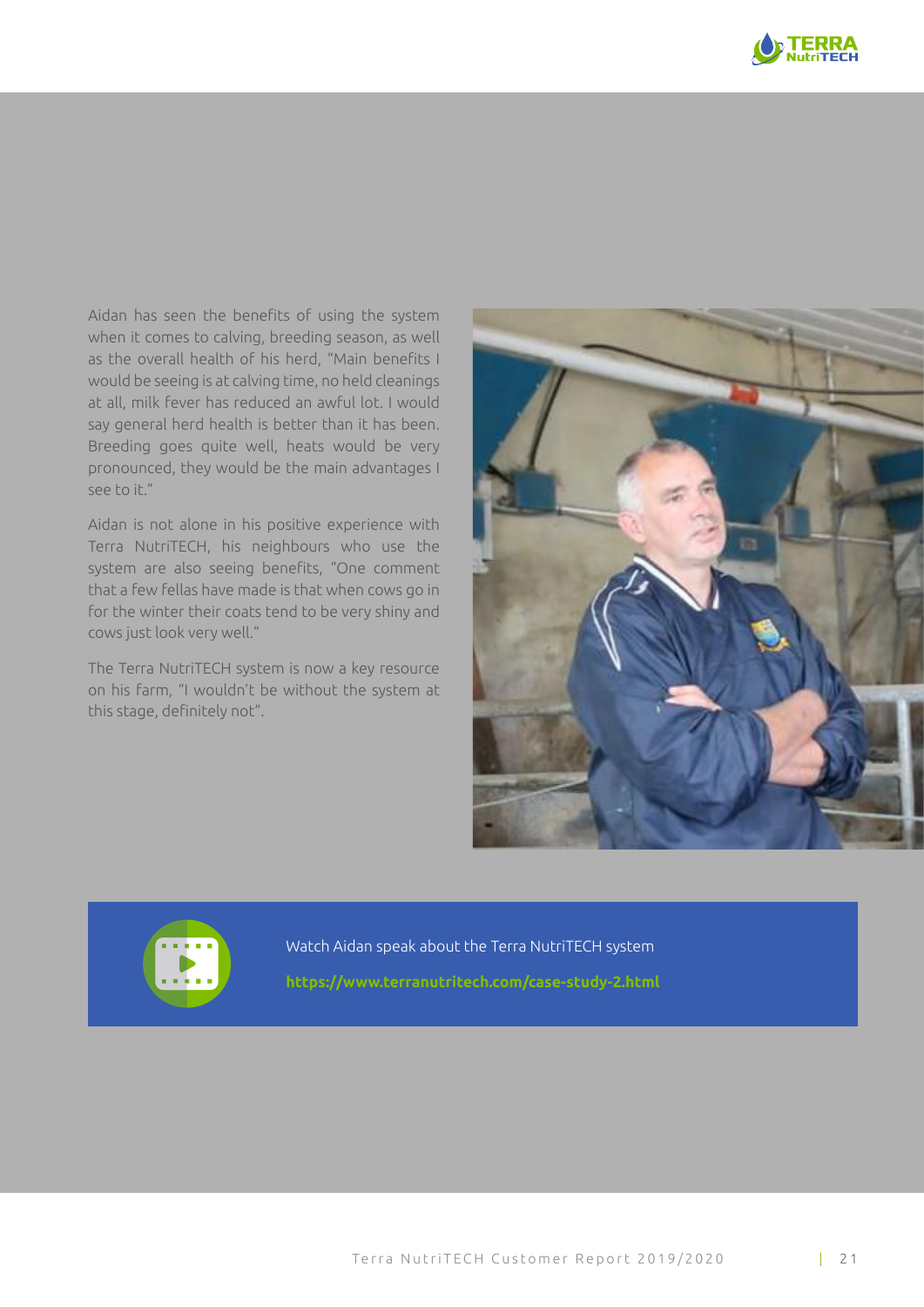

## About Terra NutriTECH

Terra NutriTECH was founded after customers of Terra Services (Piping Business) kept looking for a more accurate way to put liquid minerals into the water system. Tom & Padraig searched the world for a solution that was precise, automated and easy to use. No such solution existed. So Terra NutriTECH was born!

Tom & Padraig Hennessys family farm is located in Moone, Co. Kildare. Both having grown up in a suckler and beef enterprise, their love of farming has always endured. It is on this family farm that they began Terra NutriTECH just 6 short years ago. In the past few years old silage pits and sheds have now made way for state of the art offices, storage and manufacturing facility all to facilitate their rapid growth.



In May 2018 TERRA NutriTECH was the overall winner of the **National Enterprise Awards** - a first for a Kildare company. This recognition was quickly followed a few weeks later by being chosen as winners of the **Google Adopt-a-Startup** program.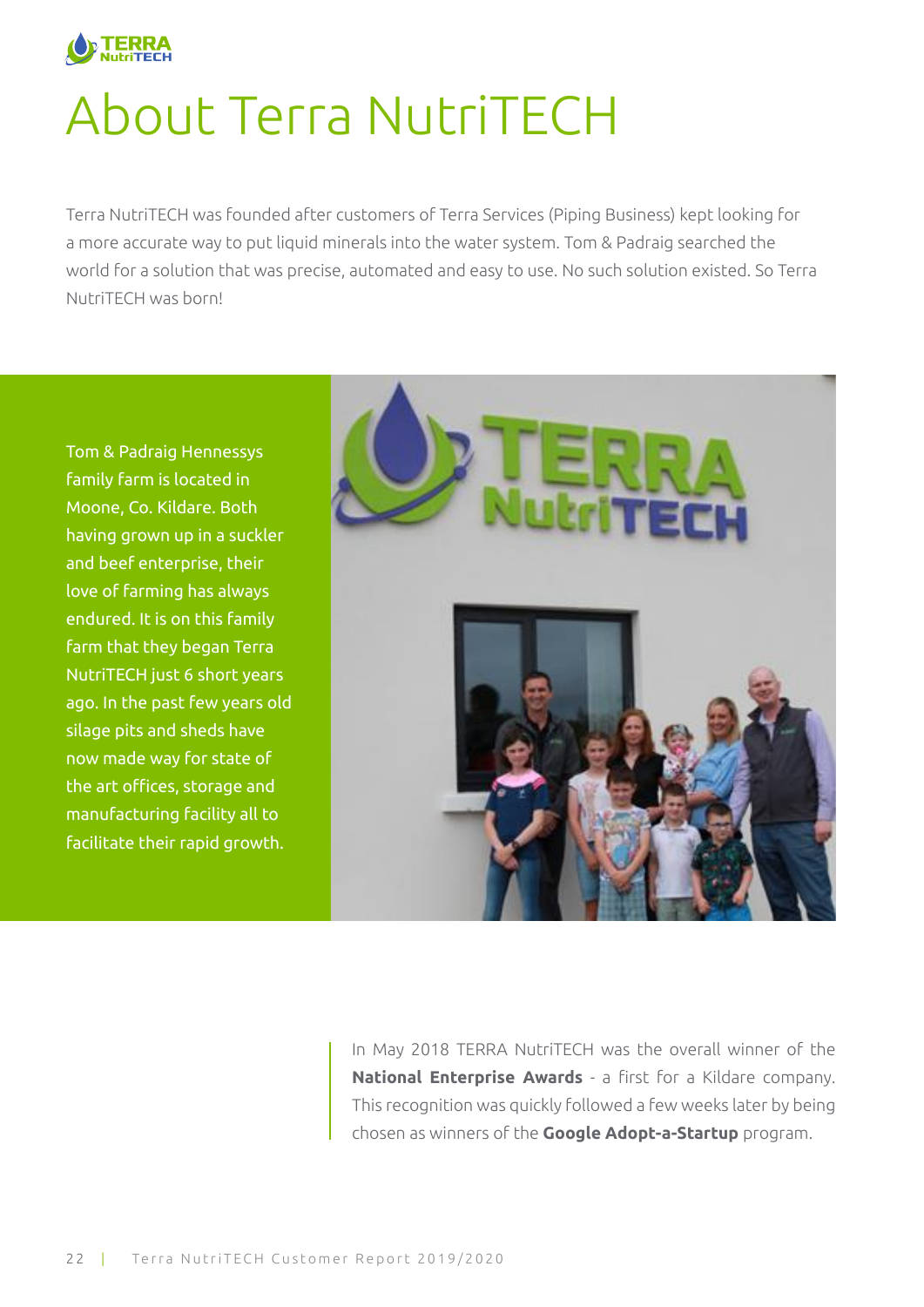

" Our innovation will not be stopping here. We are developing new processes and technology based on our customer's feedback to further help our clients reduce cost, have healthier animals and save more time.



In 2019 Terra NutriTECH was chosen from a worldwide base to take part in **The Pearse Lyons Accelerator** and was showcased at The One Conference in the USA as being a leading agtech innovator worldwide.

Terra NutriTECH is proud to be a liquid mineral partner to many of the most progressive farmers in Ireland today and aim to continue innovation in order to bring the best service and products and help our customers goal of being leaders in their field.